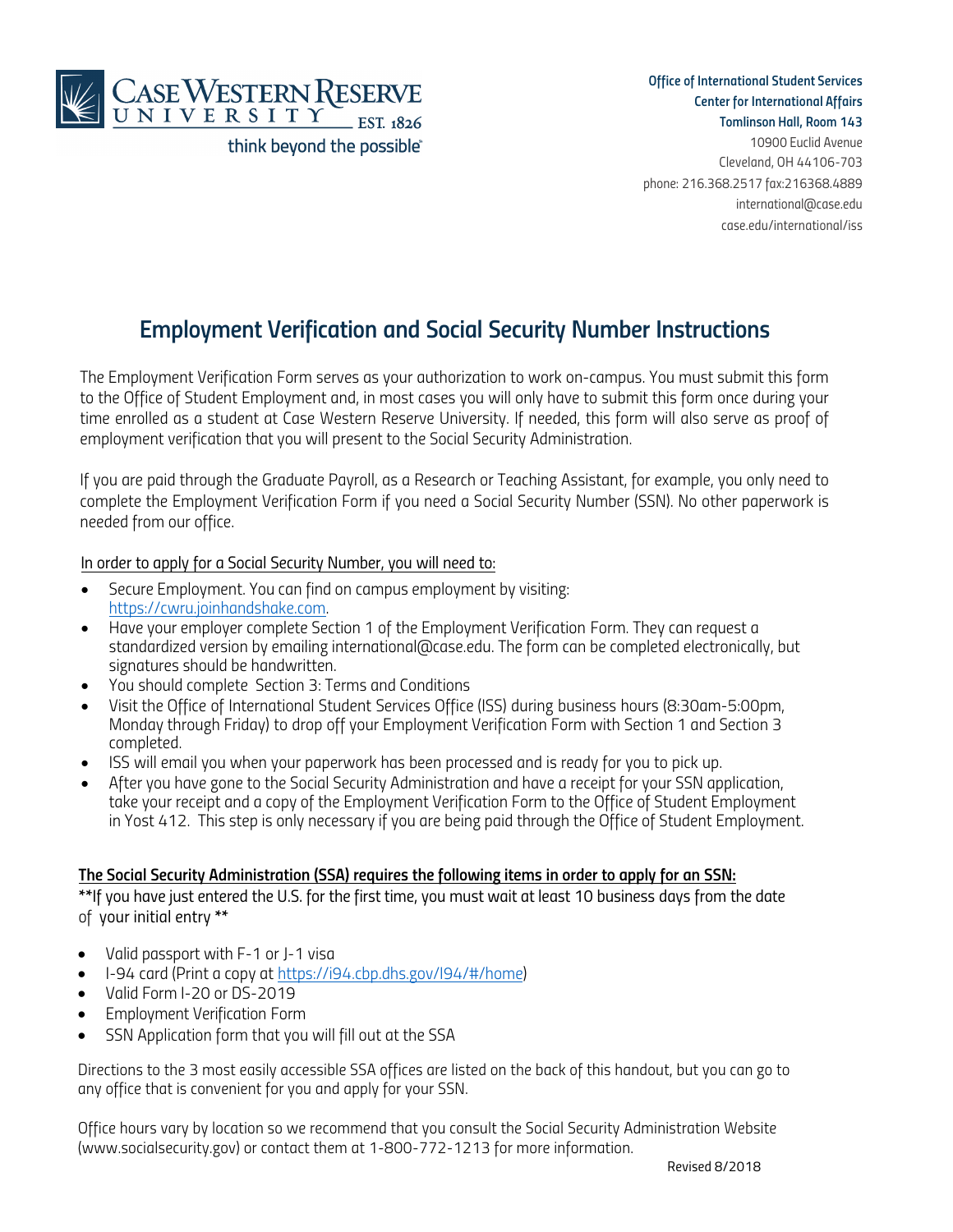**Social Security - SHAKER 11601 Shaker Boulevard Shaker Heights, OH 44120**

The office is on the corner of Shaker & E. 116 $^{\rm th}$ .

By Car: Use google maps for directions

By Bus: Take #8 bus from the Adelbert Road stop to the East 116th and Shaker Blvd. intersection.

**Social Security - DOWNTOWN Room 793 AJC Federal Building 1240 E. 9 th Street Cleveland, OH 44199** 

The Federal Building is on the corner of E. 9 $^{\rm th}$  and Lakeside Ave, across from Cleveland City Hall. The office is on the 7<sup>th</sup> floor.

By Car: Use google maps for directions

By Bus: Take the Health Line west from Euclid Avenue to E. 9th Street. Walk north to Federal Building.

**Social Security - BEACHWOOD 3591 Park East Dr. Beachwood, OH 44122** 

The office is off 271 and is located between the Clarion Hotel and University Hospitals Center.

By Car: Use google maps for directions

By Bus: Take #48/48A bus from the University Circle Rapid Station to Shaker Square Rapid Station. Ride the Blue Line Rapid east to the end and take the #5 bus to Richmond Road. Walk along Park E. to office





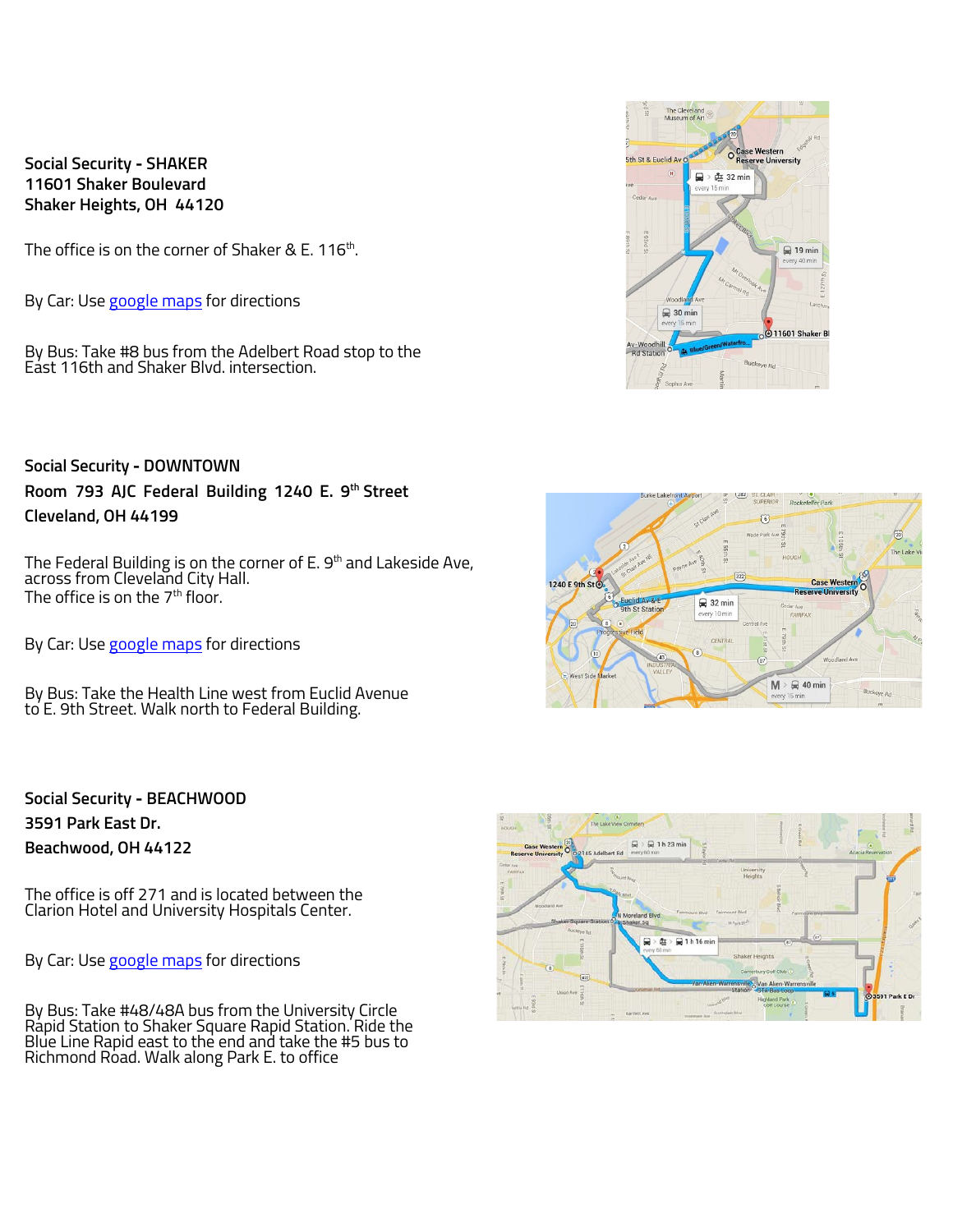

 **Office of International Student Services Center for International Affairs Tomlinson Hall, Room 143** 10900 Euclid Avenue Cleveland, OH 44106-7038 phone: 216.368.2517 fax: 216.368.4889 international@case.edu case.edu/international/iss

# **Employment Verification Form**

### *Section 1: To Be Completed by the Student's Employer*

| Employment Identification Number (EIN): 34-1018992                                            |                                                                           |  |  |
|-----------------------------------------------------------------------------------------------|---------------------------------------------------------------------------|--|--|
|                                                                                               |                                                                           |  |  |
|                                                                                               |                                                                           |  |  |
| Which office is the student being paid through?: \[\essequentility relationshipsed by         | [Office of Student Employment (hourly) or Graduate Payroll (stipend)]     |  |  |
| As the student's employer, I verify that the above stated employment information is accurate. |                                                                           |  |  |
|                                                                                               |                                                                           |  |  |
|                                                                                               |                                                                           |  |  |
|                                                                                               |                                                                           |  |  |
|                                                                                               | Costian 3. To De Campletod buthe Office of International Ctudent Convices |  |  |

## *Section 2: To Be Completed by the Office of International Student Services*

*I certify that the above-named student is enrolled as a* **(n) F-1***/J-1 full-time student at Case Western Reserve University.* 

| Printed Name of Designated School Official:   |                    |  |
|-----------------------------------------------|--------------------|--|
| Signature:                                    | Date (mm/dd/yyyy): |  |
| Internal Use Only / Date of Initial Entry: __ |                    |  |